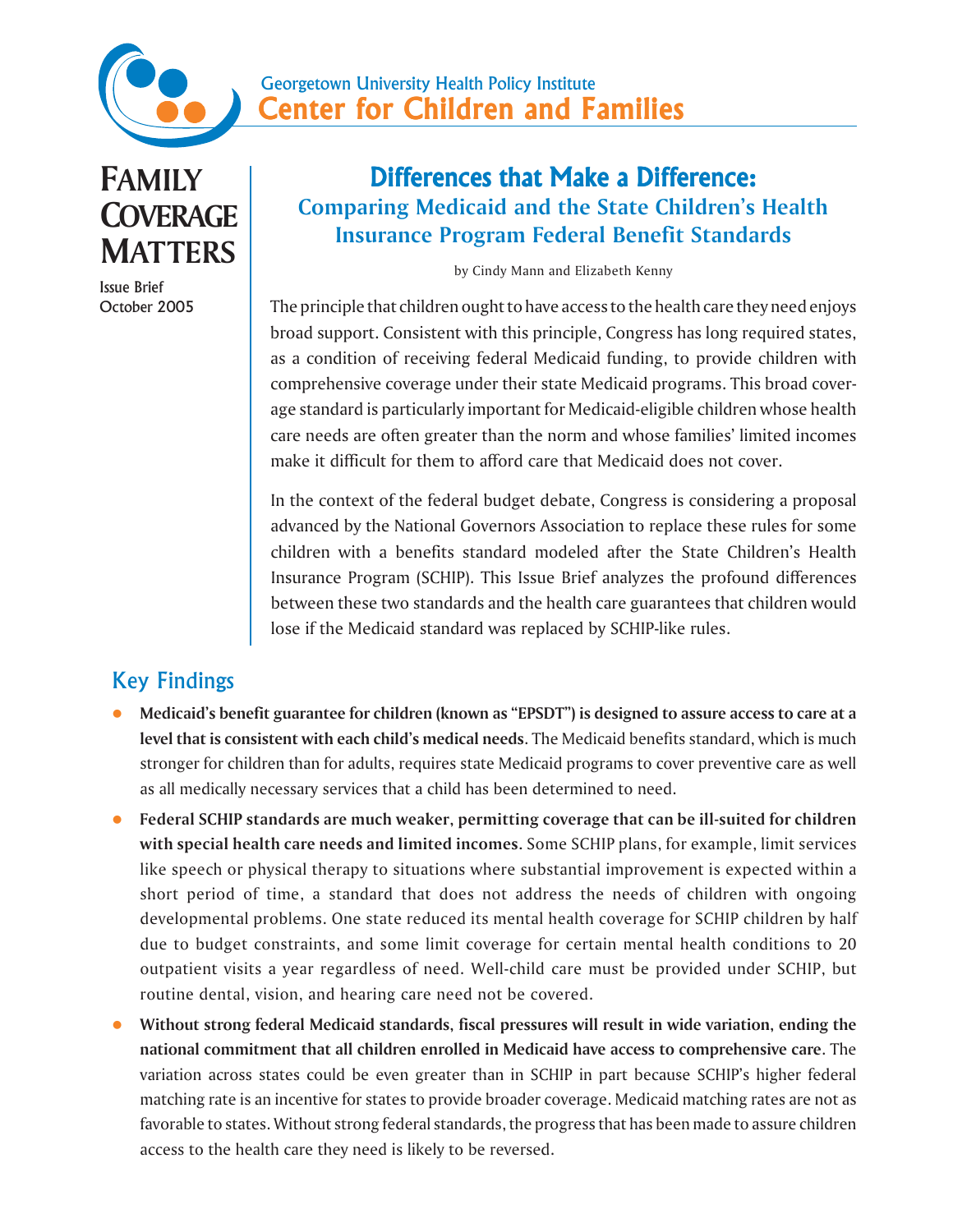## Introduction

Over the past four decades, the nation has made steady progress toward the goal of assuring that all children have access to the health care services they need. The Medicaid program is the backbone of this effort. Over time, federal Medicaid rules have been strengthened both to expand children's eligibility to coverage and to require that the coverage provided is comprehensive.<sup>1</sup> Children enrolled in Medicaid often have health care needs that exceed the norm, $^2$  and their families' limited incomes make it difficult for them to pay for care that is not covered by Medicaid. Although children enrolled in Medicaid still may have problems accessing care as a result of under funding or unnecessary red tape, the evidence is strong that children enrolled in Medicaid generally have access to the care they need.<sup>3</sup>

This longstanding commitment to children's coverage is at the center of the current debate over proposals to cut Medicaid spending and adopt major structural changes in program rules – a debate occurring in many states as well as in Congress. Prompted largely by state fiscal pressures, the National Governors Association (NGA) has proposed replacing the federal Medicaid benefit standard for some children with one that is modeled after the State Children's Health Insurance Program (SCHIP).<sup>4</sup> The SCHIP standard would permit much more limited coverage than is now allowed under Medicaid. Some Congressional leaders are considering this proposal to meet federal spending reduction targets.

The outcome of this debate will have a huge impact on children. Some 28 million children – one out of four children in the nation-– are covered by Medicaid. More than one-fifth of these children would be subject to the weaker federal standard under the NGA proposal.<sup>5</sup> Jointly funded by the federal government and the states, Medicaid covers very poor children as well as children in families with somewhat higher, but still quite limited, incomes. Its benefit standard for children is known as the "Early Periodic Screening Diagnostic and Treatment" ("EPSDT") benefit.

SCHIP is also jointly funded by the states and the federal government, although, unlike Medicaid, federal funding under SCHIP is capped. States can use SCHIP funds to cover additional children either by expanding Medicaid, creating a separate program, or combining the two approaches. If a state uses SCHIP funds to expand Medicaid, EPSDT rules apply. A different and more limited federal standard applies to separate SCHIP programs. In 2004, about four million children were covered through these separate SCHIP programs. 6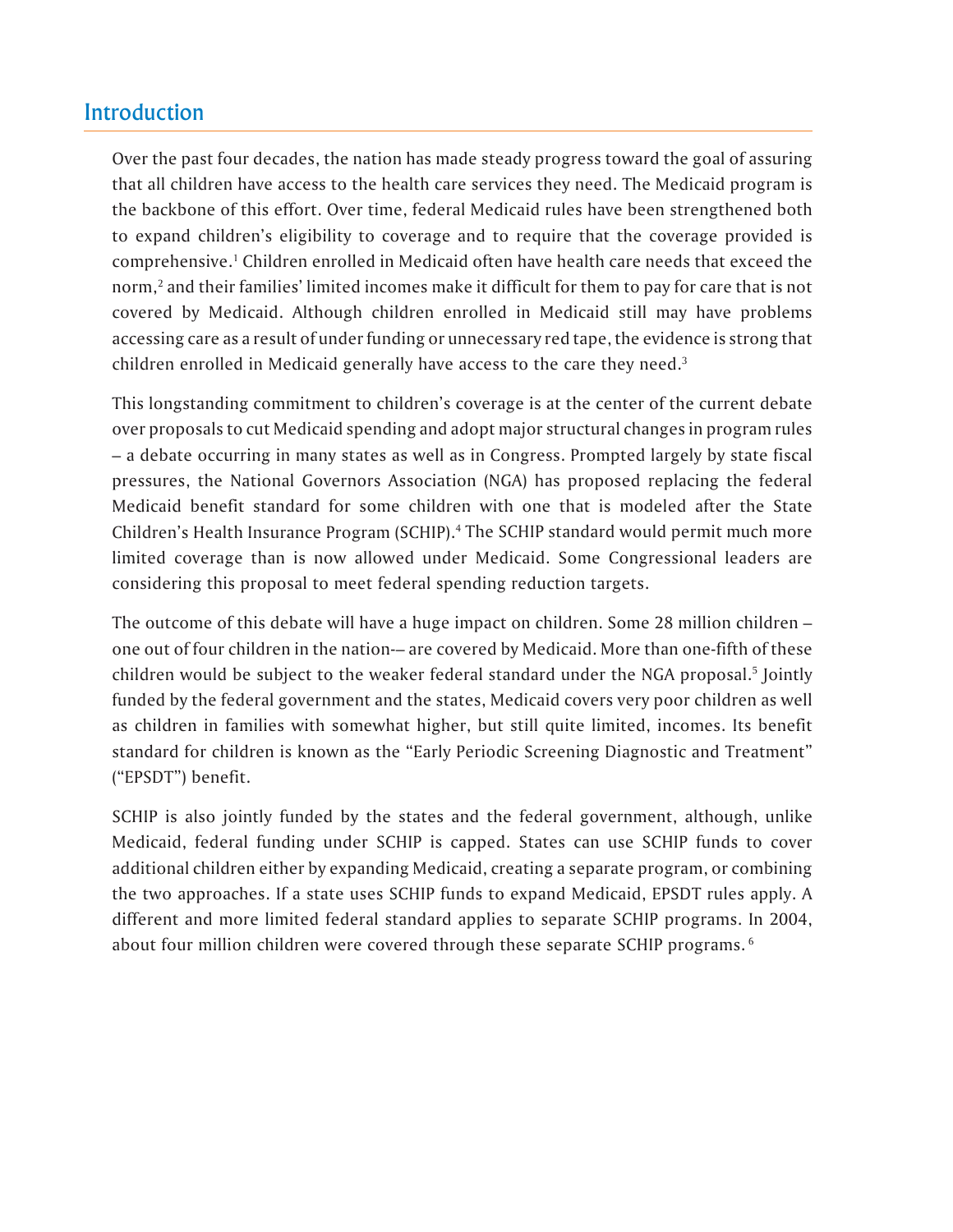### Benefit Standards Compared

The federal Medicaid and SCHIP benefits standards set out the minimum level of health services that must be covered in order for a state to qualify for federal Medicaid or SCHIP matching

payments. These standards determine, for example, whether a child enrolled in Medicaid or in SCHIP must be provided coverage for specialists, prescription drugs, laboratory tests, eye glasses and hearing aids. They also determine the scope of the services that will be covered – for example, whether coverage for hospital stays can be limited to a certain numbers of days per year or subject to a benefit cap as often occurs in private insurance policies. Federal benefits standards also set the framework for how state programs will determine whether a particular child will be provided a covered service, known as the "medical necessity" determination.

### The services that must be covered

Current Medicaid benefit rules for children are fairly straight forward. Under EPSDT, regular health, dental, hearing and vision screenings must be covered as well as any medical service that a child is found to need as long as it is the kind of service that Medicaid covers.7 These include hospital and clinic services, physician care, laboratory services, durable medical equipment (e.g., hearing aids, wheelchairs), and prescription drugs.<sup>8</sup> EPSDT requires that all of these services be available if a child is found to need the service, even if the service is not covered for adults. A state, for example, need not cover speech therapy for adults enrolled in Medicaid but it must cover speech therapy for a child who needs that care.

#### Medicaid is Particularly Important for Children with Special Health Care Needs

"Children with special health care needs" includes children with disabilities as well as chronic conditions with diagnoses as diverse as asthma, diabetes, developmental delays, and cancer. Estimates of the percentage of all children with special health care needs vary from 13 to 18.5 percent. One study found that one out of every five households with children had at least one child with special health care needs.

Medicaid is a particularly important source of coverage for these children. An estimated 29 to 38 percent rely on public insurance, with much higher rates of public coverage among low-income children with special health care needs. Comprehensive coverage is vital because of the range of their health care needs and the important role that timely, appropriate health care services can play in allowing children to reach and function at their greatest potential. One study, for example, found that children with special health care needs are almost three times as likely as other children to miss school because of illness.

**Sources**: Amy Davidoff, Urban Institute*, Insurance for Children with Special Health Care Needs: Patterns of Coverage and Burden on Families to Provide Adequate Insurance*, *Pediatrics*, August 2004; 394-402; Ha T. Tu, Peter Cunningham, Center for Studying Health System Change, *Public Coverage Provides Vital Safety Net for Children with Special Health Care Needs,* Issue Brief, No. 98, September 2005; Christie Provost Peters, *Children with Special Health Care Needs: Minding the Gaps,* National Health Policy Forum Background Paper, June 2005.

Just as important, EPSDT requires that the scope of coverage for a particular service must be consistent with a child's needs. If a state does cover speech therapy for adults it may limit the number of sessions it will cover, for example, to 10 or 15 sessions per year. However, if a youngster with a speech delay needs weekly sessions on an ongoing basis, that 10- or 15-session limit cannot be applied to that child. States may adopt procedures to review and determine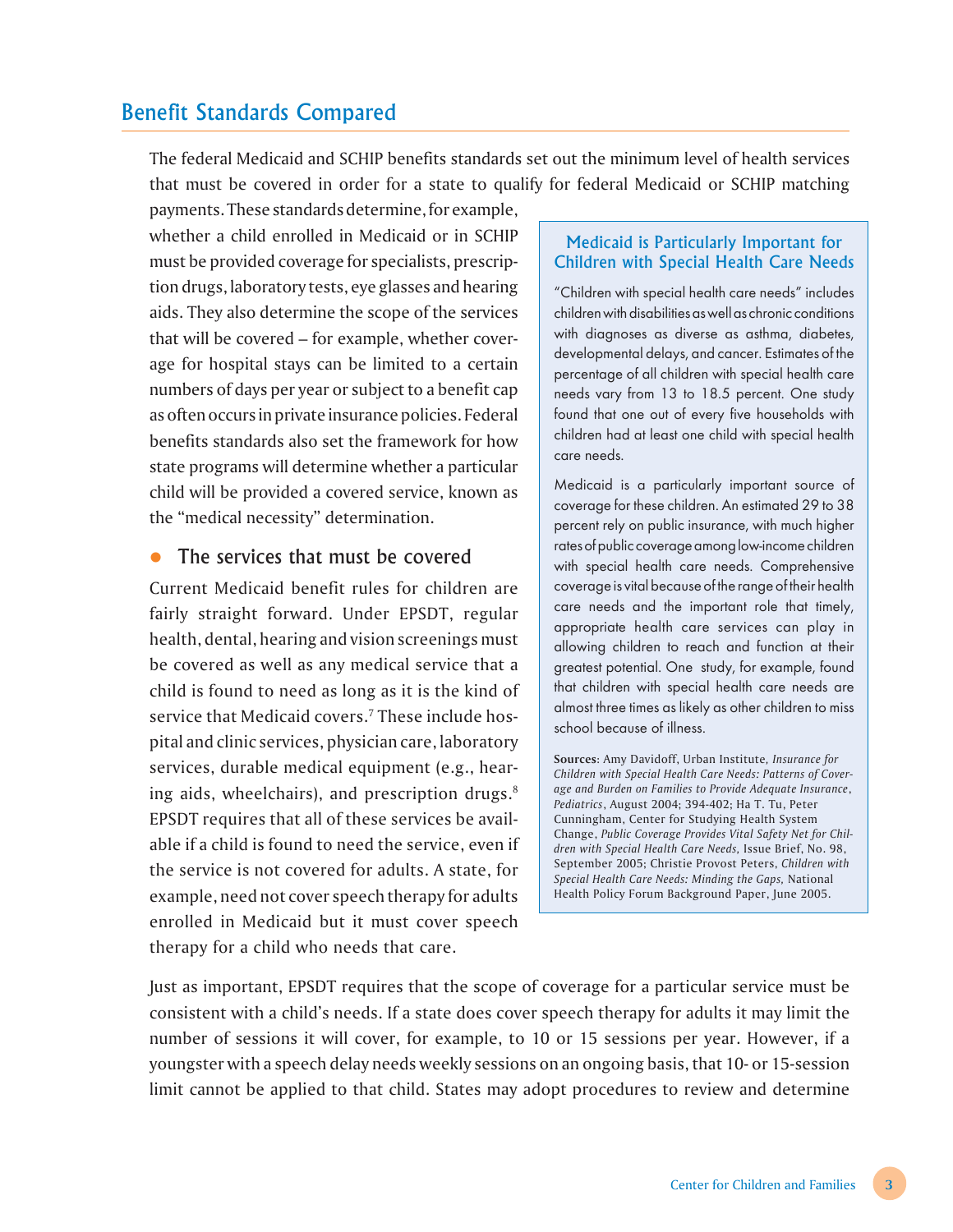whether such care is necessary for a particular child (for example, through prior authorization procedures), but they may not apply across-the-board limits on children's coverage.

Federal SCHIP rules do not require either the breadth or the scope of services that are guaranteed to children under Medicaid. The same types of services that must be made available to children under Medicaid may, but need not be covered through SCHIP. Well-child care, immunizations and emergency services are required to some degree, but coverage of other services is largely left to states' discretion (Table 1). Texas offers a striking example of this flexibility. In 2003, Texas severely limited coverage of mental health services for all SCHIP children. (The cut that was recently restored by the Texas legislature.)

Federal SCHIP rules offer a rather complicated set of guidelines, but a close examination of the guidelines show that they provide little in the way of a solid, objectively defined benefit guarantee. Ultimately, a state or the Secretary of HHS can set the SCHIP benefit package for a state without reference to any independent, objective standard. <sup>9</sup> (See Box, "Standards without a Standard," page 5.)

|                                                                  | <b>Medicaid</b>                                                                                                                                                                                                                      | <b>SCHIP</b>                                                                                                                                                                                                                                                                                             | <b>Examples Of SCHIP</b><br><b>Exclusions and Limitations</b>                                                                                                                                                                                                                                                                                                                                                                             |
|------------------------------------------------------------------|--------------------------------------------------------------------------------------------------------------------------------------------------------------------------------------------------------------------------------------|----------------------------------------------------------------------------------------------------------------------------------------------------------------------------------------------------------------------------------------------------------------------------------------------------------|-------------------------------------------------------------------------------------------------------------------------------------------------------------------------------------------------------------------------------------------------------------------------------------------------------------------------------------------------------------------------------------------------------------------------------------------|
| <b>What services</b><br>must be<br>covered?                      | All services a child is<br>determined to need<br>must be covered as<br>long as the service is the<br>type of medical<br>assistance that can be<br>covered under<br>Medicaid.                                                         | Well-child services,<br>immunizations and<br>emergency services must<br>be covered; states can<br>generally determine<br>which other services they<br>will cover as long as the<br>plan meets or is<br>actuarially equivalent to<br>a benchmark plan or has<br>been approved by the<br>Secretary of HHS. | Hearing aids not covered (MT).<br>Eyeglasses not covered (UT).<br>Speech therapy to address<br>delayed language development or<br>articulation disorders not covered<br>$(MS)$ .<br>Dental care not covered (TX) -<br>very limited coverage will be<br>provided beginning in 2006.                                                                                                                                                        |
| What kinds of<br>limits on<br>covered services<br>are permitted? | Coverage must be<br>consistent with the<br>health needs of the<br>particular child. States<br>can limit coverage<br>based on a child's<br>needs but cannot<br>impose pre-set, across-<br>the-board limits on<br>children's services. | Federal standards<br>generally leave the<br>scope of services to<br>states' discretion as long<br>as the plan meets or is<br>actuarially equivalent to<br>a benchmark plan or has<br>been approved by the<br>Secretary of HHS.                                                                           | Inpatient mental health services<br>limited to 15 days/year (NH).<br>Outpatient mental health services<br>for certain conditions limited to 20<br>visits/year (CO).<br>Lead screening not required as<br>part of regular well-child visits (NH,<br>MT, TX, IA, MI, MS).<br>Dental coverage capped at \$500<br>or less per year (CO, MT).<br>Speech therapy only covered if<br>substantial improvement will result<br>within 60 days (NY). |

#### Table 1 **Medicaid and SCHIP: Services Covered and Service Limitations**

*sign for Children: The Evolution from Medicaid to SCHIP*," Journal of Health & Biomedical Law, 1 (2004), updated by Anne Markus and Richard Mauery of George Washington University and CCF researchers.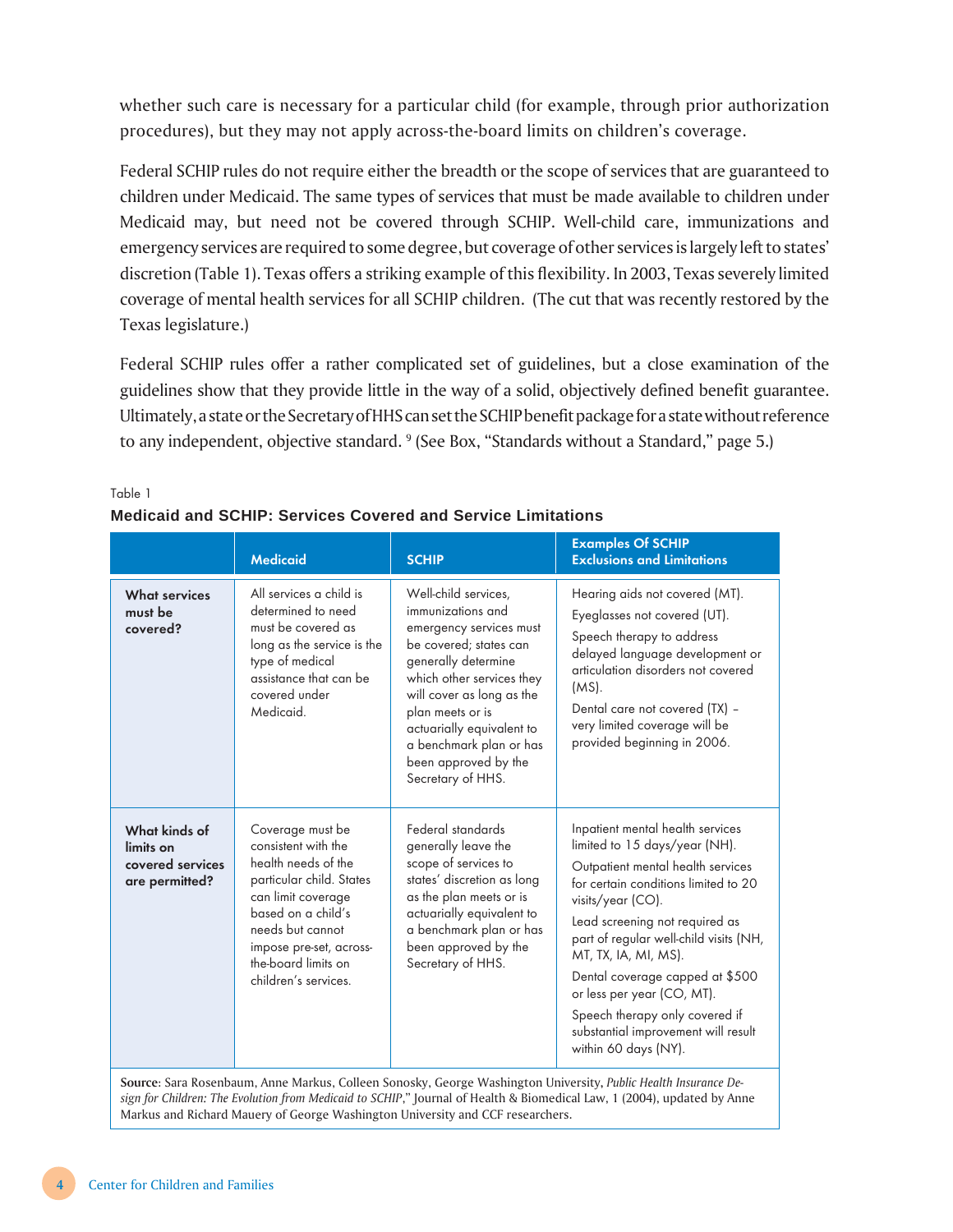### "Standards Without a Standard"

Most states have two choices for meeting the federal SCHIP benefit standard. \*

- 1. States can design a plan that is "equivalent" to or that has an "aggregate actuarial value equivalent" to one of the following benchmark plans:
	- The standard Blue Cross/Blue Shield preferred provider option under the Federally Employee Health Benefit Plan;
	- Any state employee plan offered by that state, or
	- The health insurance plan offered by the health maintenance organization that has the largest commercial non-Medicaid enrollment in the state;

or

2. A SCHIP plan can meet federal standards as long as the Secretary of HHS determines that it provides "appropriate coverage."

Under the first option, two of the benchmarks would assure a relatively comprehensive scope of coverage (although subject to the more standard, commercial medical necessity definition discussed below), but the state employee health plan benchmark essentially undoes any "bottom line." Any plan a state decides to make available to state employees can qualify as the SCHIP benchmark in that state, without regard to whether most (or even any) state employees choose that plan. This benchmark is, therefore, ultimately a matter left entirely to states' discretion and could result in a significantly scaled back SCHIP benchmark. Some states, for example, are now offering limited catastrophic coverage plans to state employees; these would qualify as a benchmark for children enrolled in SCHIP.

"Secretary-approved coverage" (#2 above) also lacks any objective assurance of a particular level of coverage since any plan deemed adequate by the Secretary can suffice under federal standards. Under the Secretary's Health Insurance Flexibility and Accountability ("HIFA") waiver initiative guidelines issued in 2001, significantly scaled back benefit plans may be approved for all so-called "optional" children.\*\*

\* Social Security Act, Title XXI, sec. 2103; three states (Florida, New York, and Pennsylvania) were authorized to maintain the coverage they had implemented in their pre-SCHIP, state-funded coverage programs.

\*\* The HIFA guidelines are at http://www.cms.hhs.gov/hifa/hifagde.asp

### • Medical Necessity

In addition to the differences between Medicaid and SCHIP standards on which services and the scope of the services that must be covered for children, the programs have fundamentally different rules for determining whether a service will be covered for a particular child. Every health plan, whether private or public, employs some definition of "medical necessity" to determine whether a service covered under that plan will be allowed for a particular individual enrolled in the plan. No plan would –or should– cover services that are not medically necessary, but plans differ widely on how the term is defined and applied.

A basic difference between Medicaid and SCHIP is that the Medicaid EPSDT standard requires coverage of medical services necessary "to correct or ameliorate defects and physical and mental health conditions." This standard has been described as a "preventive" rather than a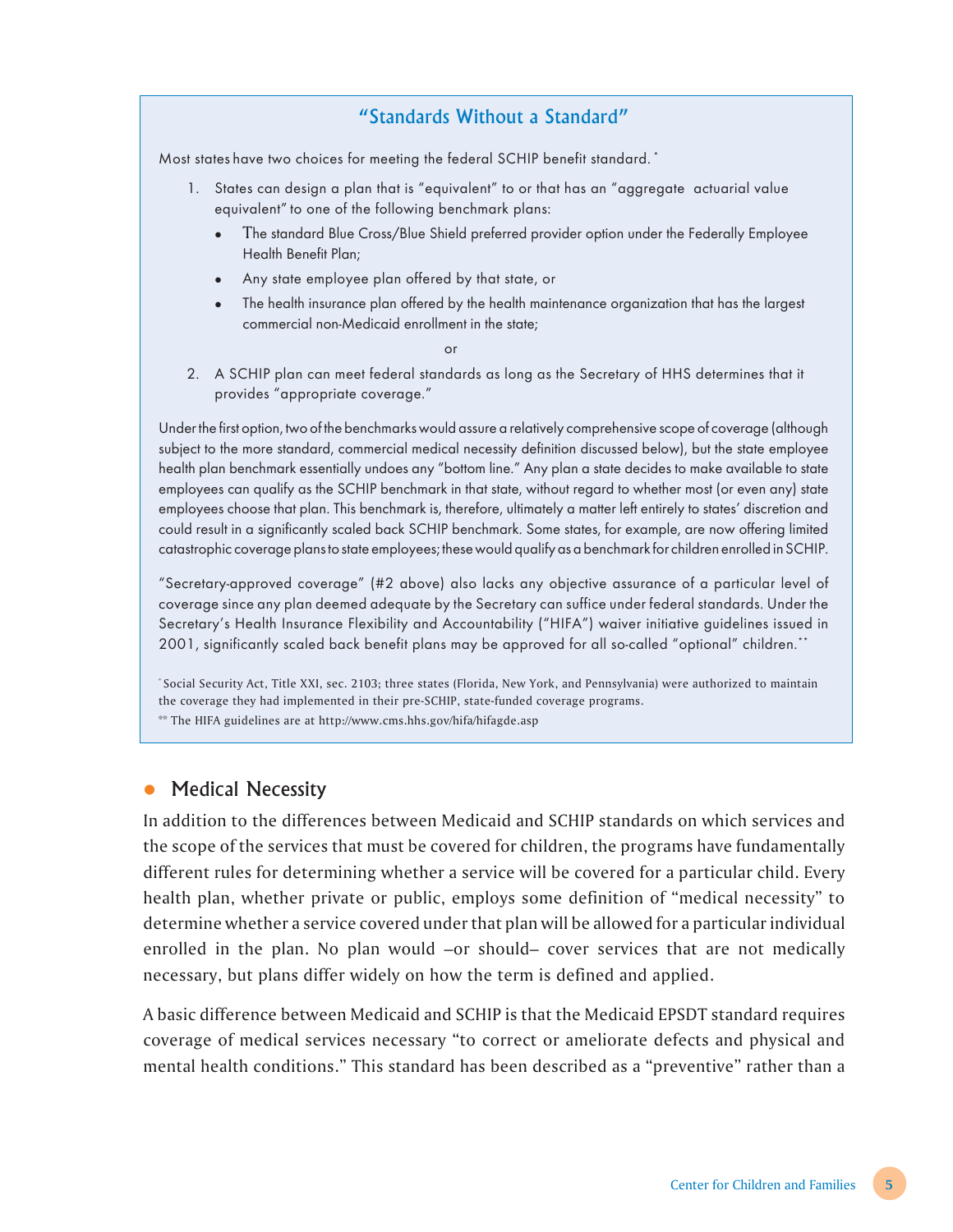"treatment" standard. 10 It is designed not just to cure or treat an illness or injury but to cover medical care and health services that will prevent and ameliorate the long-term effects of chronic illness and disability and help a child attain or maintain an optimal level of health.

This "preventive" standard is not required by SCHIP. State SCHIP programs may narrow coverage to treatment services that will cure or correct a diagnosed illness or injury. An analysis of 15 separate SCHIP programs conducted by researchers at George Washington University shows that only six of these states have adopted a medical necessity standard (either under their state plans or through their managed care contracts) that has the preventive component applicable in Medicaid.11

## Without Strong Federal Standards, Fiscal Pressures Will Weaken Coverage and Lead to Variation in Children's Access to Care.

Under Medicaid's federalism structure, each state can decide how it will deliver health care services—for example, through private managed care organizations, individual practitioners or clinics, or "primary case managers" — and states have broad discretion to set their provider payments. The coverage standard for children, however, is the same regardless of where a child may reside. This commitment to a national floor for the health coverage available to low-income children financed with federal Medicaid funds would dissolve without strong federal standards.

#### How Will Children Fare Under "Targeted" or "Tiered" Benefit Plans?

The NGA proposal would replace the current federal Medicaid benefits standards with a "tailored" approach where different groups of beneficiaries would be eligible for different benefit plans. "Tailoring" or "targeting" benefits has surface appeal — why provide coverage for services that someone does not need?

Existing Medicaid rules, however, already do not permit states to cover care that a child does not need. States employ various utilization control procedures (as well as managed care delivery systems) designed to ensure that only appropriate care is covered. Targeting benefits by "group" designations rather than by determinations based on a child's medical needs will, by definition, cause some children to be denied care they need. Indeed, it is only by denying care that otherwise would be authorized based on need that savings can be achieved.

The NGA targeting approach under consideration in the Congress would assign children different benefit packages based largely on their eligibility category.\* Children can qualify for Medicaid under a number of different eligibility categories, but their health care needs cannot be compartmentalized along these lines. A study that looked at the "eligibility pathways" for children enrolled in Medicaid in four states found that children with chronic conditions often are not enrolled under the eligibility categories that would retain EPSDT protections under the NGA proposal. It showed, for example, that about four out of ten children with diabetes and children with pulmonary conditions, such as asthma, would likely lose their EPSDT benefits under the NGA proposal.\*\*

<sup>\*</sup> *Short-Run Medicaid Reform,* National Governors Association, August 29, 2005, available online at http://www.nga.org/Files/pdf/ 0508MEDICAIDREFORM.PDF.

<sup>\*\*</sup> Center for Health Care Strategies Inc., *The Faces of Medicaid*, October 2000. The analysis was based on 1994 and 1995 data and therefore likely understates the extent to which children with chronic conditions are currently in "unprotected" eligibility categories in light of the Medicaid expansions in children's coverage that have occurred since 1995.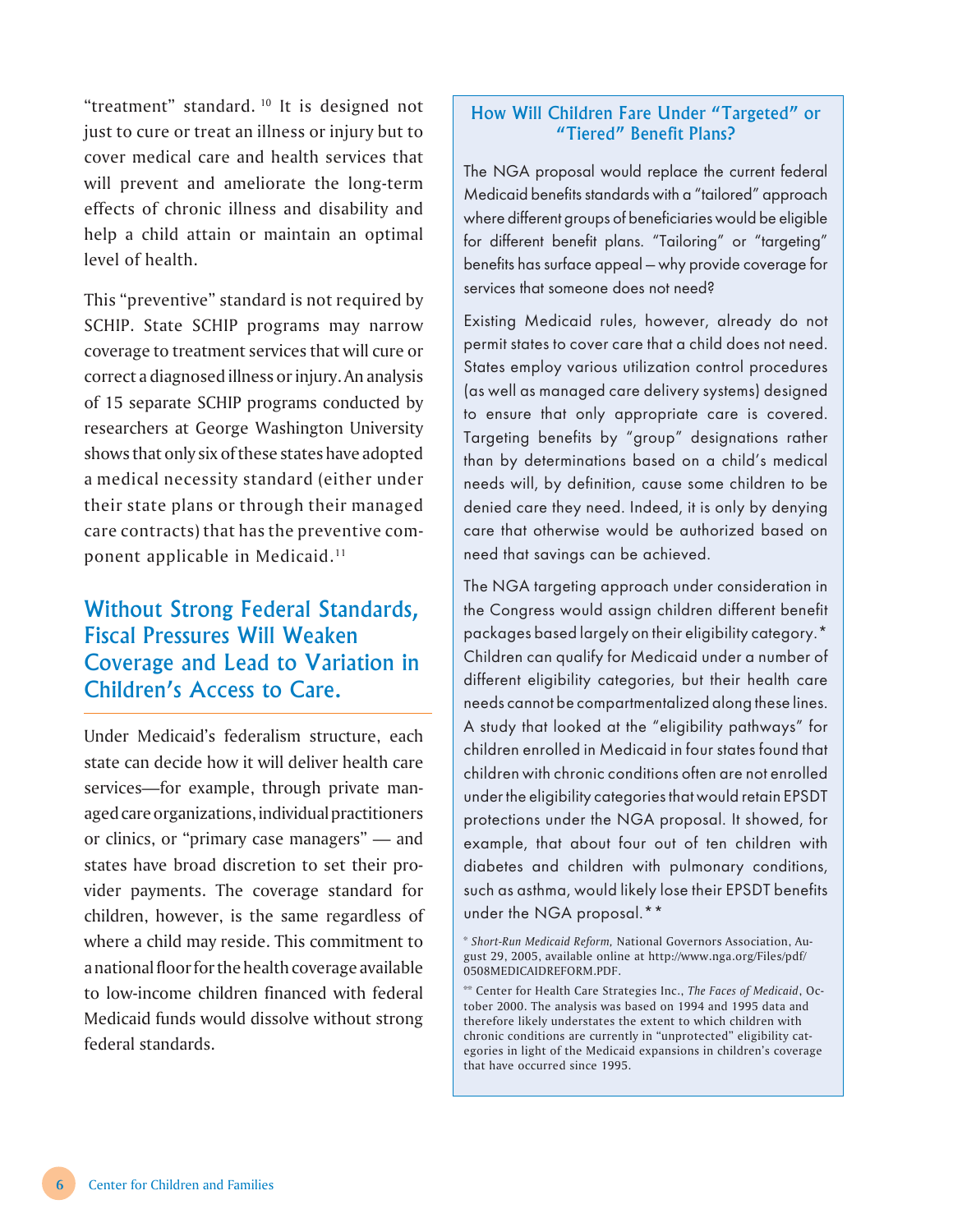The variation across states could result in considerable disparities in coverage for children, perhaps even greater than in SCHIP. SCHIP was designed without many federal requirements but with a fiscal incentive to encourage states to provide children with needed coverage. This incentive takes the form of an "enhanced" matching rate, the rate by which the federal government shares the costs of the program. In both Medicaid and SCHIP, the federal matching rate varies by state, but in every state the SCHIP federal matching rate is more favorable than the Medicaid rate.12

Consider the state of Iowa, a state with a federal Medicaid matching rate that is close to the median. Iowa's matching rate is 64 percent in Medicaid compared to 75 percent in SCHIP. These different rates can translate into considerably different state costs. For example, if a toddler showing early signs of speech delay needs hearing services that cost \$7,000, Iowa's share would be \$1,750 under SCHIP



and \$2,520 under Medicaid (Figure 1). That extra \$770 (the difference between the \$1750 in state costs under SCHIP and the \$2,520 in state costs under Medicaid) multiplied by the numbers of children served by Medicaid who might need such services – far more than those served under SCHIP – will inevitably push even some of the states that have adopted relatively broad coverage under SCHIP to consider restricting children's coverage under a weakened Medicaid standard.

## Conclusion

Infants and children in low-income families have medical needs that exceed the norm. They have higher rates of allergies, asthma, and other chronic illnesses, and they are at higher risk of developmental disabilities and delays. Standards operating in the commercial insurance market increasingly leave children without coverage for the care they may need.<sup>13</sup> The potential harm to lowincome children of less-than-adequate coverage is particularly great given their heightened health care needs and diminished resources. Without coverage standards that appropriately address their medical needs, many low-income children will simply not be able to obtain necessary care.